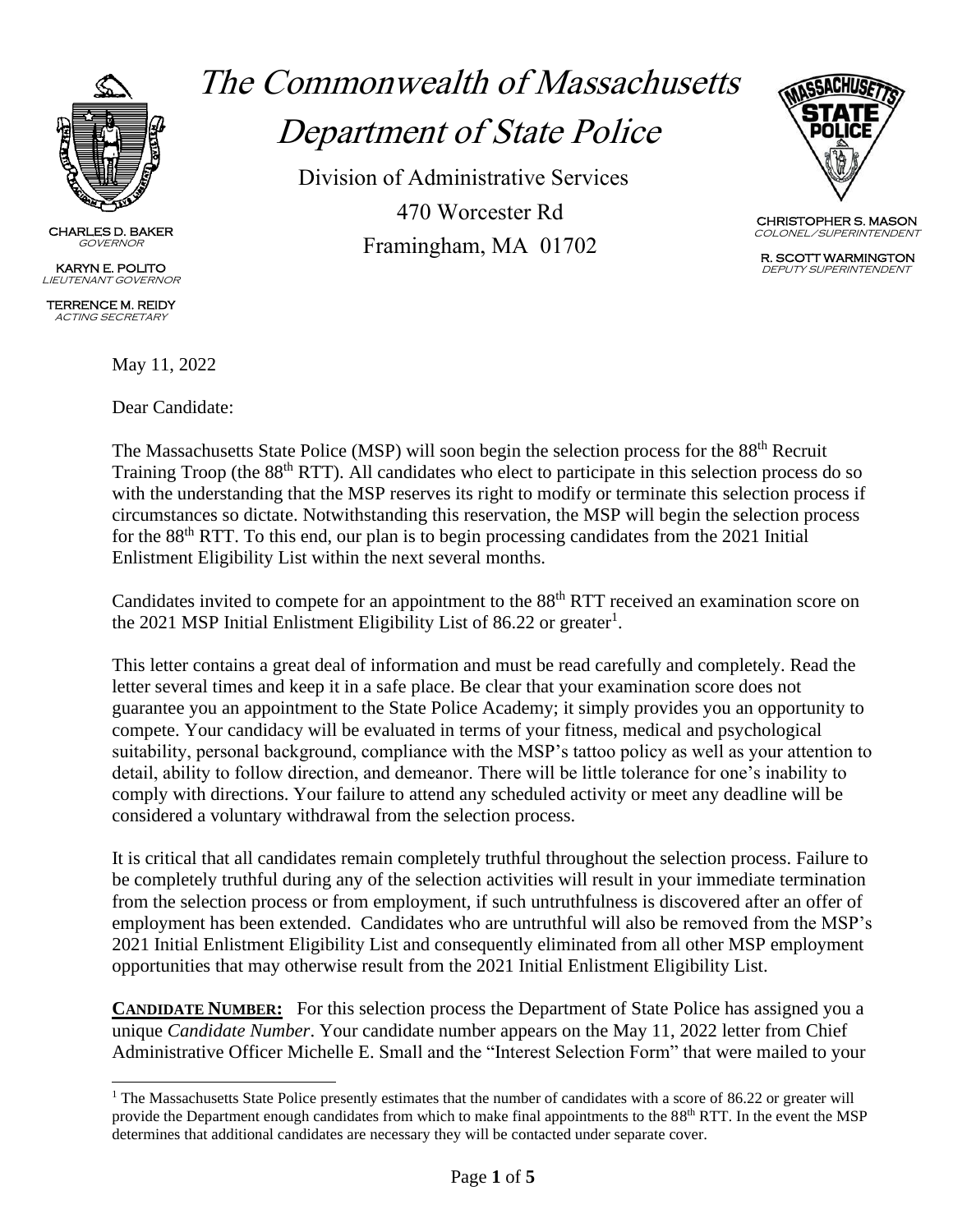home address. Your *Candidate Number* is comprised of a prefix that associates with the Recruit Training Troop number (i.e., "88") and a suffix that loosely corresponds to your placement on the list of candidates being processed.<sup>2</sup> Your *Candidate Number* distinguishes you from all other candidates. Your *Candidate Number* will be used to identify you throughout the selection process. This number will serve as your personal identifier. **Retain this number.**

**FUTURE CORRESPONDENCE AND INFORMATION:** Announcements, employment forms, bulletins and the scheduling of selection activities will be administered through the Department's web page. A link for the 88<sup>th</sup> RTT can be found on: [www.mass.gov/msp](http://www.mass.gov/msp). It is your responsibility to monitor this **link for announcements and the scheduling of selection activities.** Your failure to satisfy any of the requirements of the selection process or your failure to attend a selection activity will be considered a voluntary withdrawal from the selection process. If recorded as a voluntary withdrawal, your name will be removed from the MSP's 2021 Initial Enlistment Eligibility List.

Candidates will also be notified of certain selection activities and results by email. You must monitor both the 88<sup>th</sup> RTT Web Page as well as your email.

## **IMMEDIATE ACTION ITEMS:**

### **1. COMPLETE THE "***INTEREST SELECTION FORM***".**

Your personalized "Interest Selection Form" was enclosed in the May 11, 2022 mailing. You are required to complete this form, sign it and **return it to the below address no later than May 27, 2022:**

> Attention 88<sup>th</sup> RTT Massachusetts State Police 470 Worcester Road Framingham, MA 01702  $-OR-$ 88RTT@pol.state.ma.us

#### *Interest Selection Forms* **not received by May 27, 2022, will result in a default entry of "Option 2 - Decline" and the candidate's removal from the MSP's 2021 Initial Enlistment Eligibility List.**

Below are the three Interest Selection Options from which you must choose one.

❖ "Option 1 - Accept" - By checking "Option 1" you will be processed as a candidate for appointment to the 88<sup>th</sup> RTT.

❖ "Option 2 - Decline" - By selecting "Option 2" you will not be processed as a candidate for the 88<sup>th</sup> RTT or for any other class that may be appointed from the MSP's 2021 Initial Enlistment Eligibility List in the future.

<sup>2</sup> In the event you are a candidate that received a deferral from a previous RTT, the prefix of your *Candidate Number* will reflect the RTT from which you carried forward.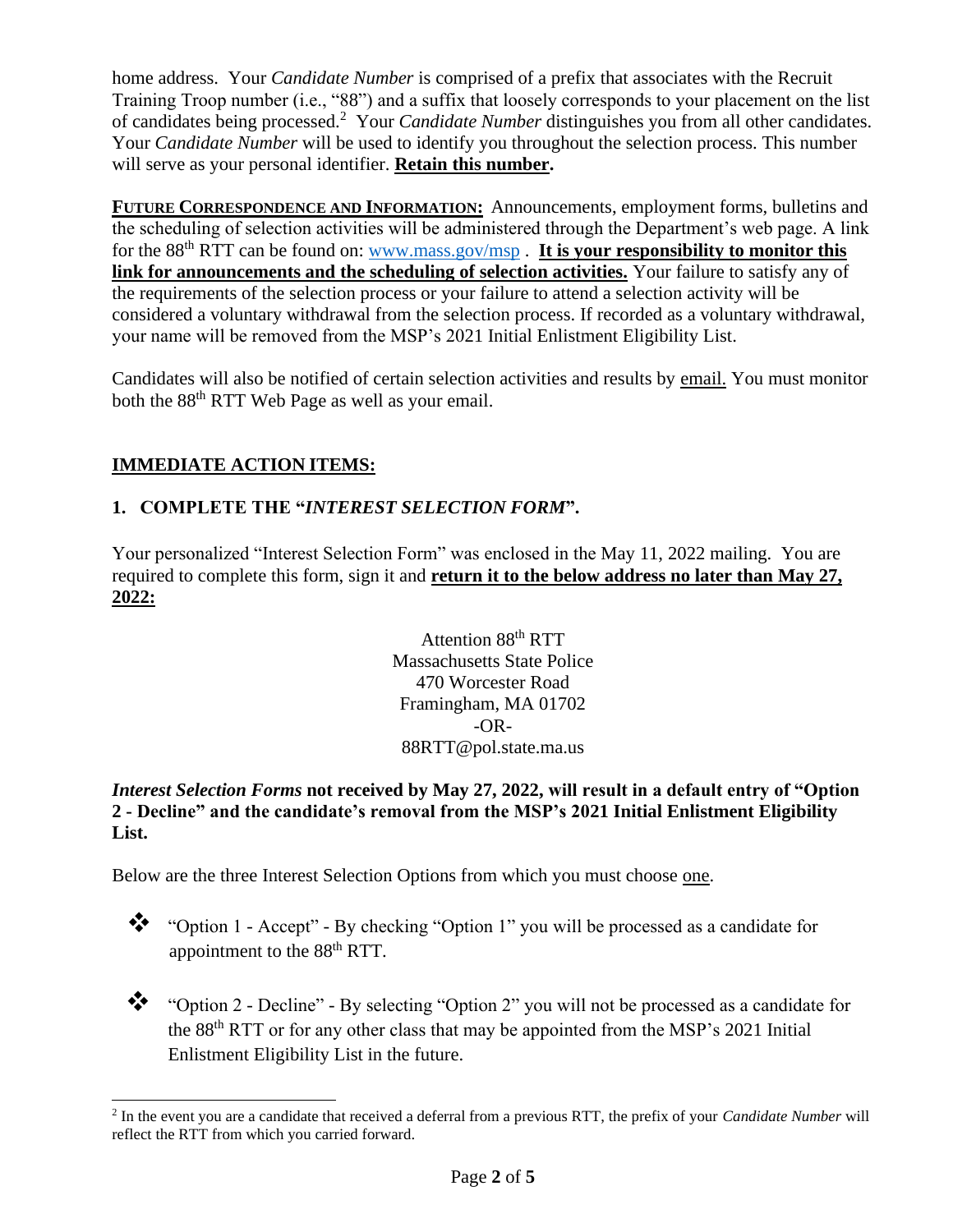

❖ "Option 3 - Defer" - By selecting "Option 3 you are requesting that the MSP defer your candidacy for appointment to the 88<sup>th</sup> RTT for one of two specific reasons. The MSP will consider a request for deferral for medical or military reasons ONLY. Requests for deferral will be reviewed and decided on a case by case basis. The MSP's decision to defer or not shall be final. In the event you seek a deferral, you must supplement your "Interest Selection Form" with all relevant and supporting documentation. In the event your request for a deferral is denied, you will be given the opportunity to reselect either "Option 1" or "Option 2". In the event your request for deferral is granted, you will remain on the MSP's 2021 Initial Enlistment Eligibility List and retain all such privileges and opportunities.

# **2. MONITOR THE 88 TH RTT LINK AT THE MSP WEB PAGE [\(WWW.MASS.GOV/MSP\)](http://www.mass.gov/msp) FOR THE FOLLOWING SCHEDULED SELECTION ACTIVITIES AND OTHER INFORMATION:**

Physical Fitness Assessment: All candidates competing for an appointment to the 88<sup>th</sup> RTT must pass the Department's physical fitness assessment. The date, time and reporting instructions for your physical fitness assessment will be posted on the Department's 88<sup>th</sup> RTT web link [\(88thRTT>>Fitness](http://www.mass.gov/msp/84thRTT/FitnessTesting) Assessment). Fitness schedules will be posted to the web site within the next 4 to 8 weeks using your candidate number. In addition to the run schedule, minimum qualifying times and other reporting instructions will be posted to the 88<sup>th</sup> RTT web link. **If you are not actively training, you must start today!**

The physical fitness assessment will consist of a 1.5 mile run, job-related obstacle courses and push-ups and sit-ups. Push-ups and sit-ups have recently been added to our battery of fitness tests. Push-ups and sit-ups are not used by the MSP as an entrance standard, however they will be used to help assess your present state of readiness for the physical rigors of the State Police Academy.

Failure to attend your physical fitness assessment will be considered a voluntary withdrawal from the selection process.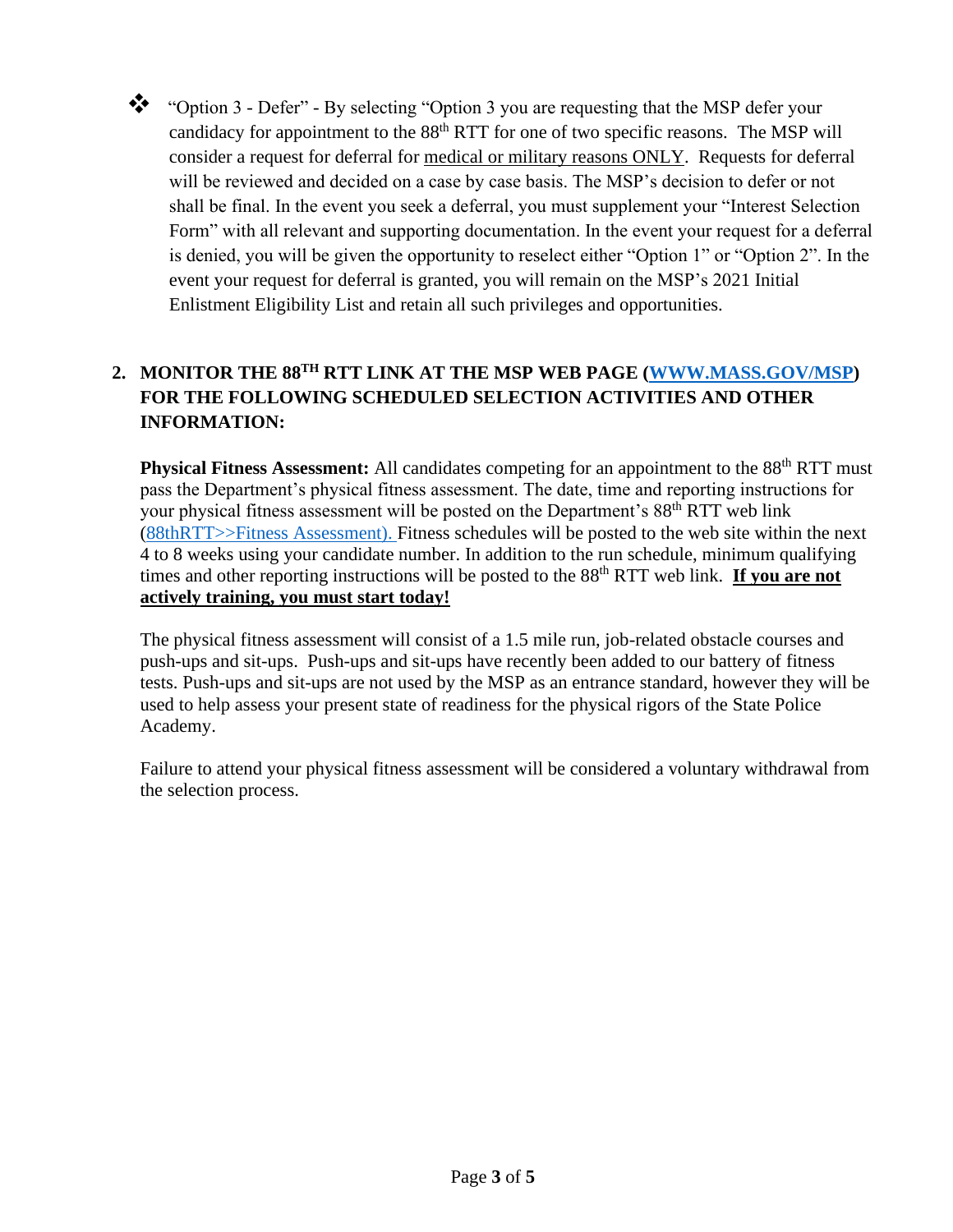You must bring the following three documents with you on the day of your 1.5 mile run. These documents are posted at the **88 th RTT web** link:

- ❖*Medical Certification* The *Medical Certification* form must be signed by your physician or nurse practitioner and brought with you on the day of your fitness assessment. Securing your medical provider's authorization is your responsibility. This medical examination must be conducted by a physician of your choosing and at your own expense. Your physician must complete and sign the *Medical Certification* form that will be posted on the web site. The medical examination and authorization may be completed by a physician assistant or nurse practitioner. This release must be presented on the day of your fitness assessment. Candidates who fail to present a signed *Medical Certification* form on the day of their fitness assessment will not be allowed to participate. (Posted at: [www.mass.gov/msp >>88th](http://www.mass.gov/msp%20%3e%3e88th) RTT>>Fitness Assessment)
- ❖*Physical Fitness Screening Release Form* The *Physical Fitness Screening Release Form* must be signed, witnessed, and brought with you on the day of your assessment. It must be signed by you and a witness. (NOTE: The witness does not need to be a Notary Public.) (Posted at: [www.mass.gov/msp >>88th](http://www.mass.gov/msp%20%3e%3e88th) RTT>>Fitness Assessment)
- ❖*<sup>88</sup> th RTT Trooper Application* When you report for your 1.5-mile run, you will submit a fully executed and signed Trooper Application (including all attached releases). The Trooper Application is lengthy and requires significant time to complete. The application is a fillable pdf. Save the pdf to your hard drive and work on it as time permits. Save all changes frequently as you complete the application. As stated earlier, truthfulness and complete candor is paramount when completing the application. Once completed, print the application and sign at all designated locations in pen. (The application will be posted at: [www.mass.gov/msp >>88th](http://www.mass.gov/msp%20%3e%3e88th) RTT>>Forms and Application in the near future)

**Psychological Assessment:** The psychological suitability of all candidates will be assessed as a component of the selection process. Dates and times for the psychological assessment have not yet been finalized. The date and time for your psychological assessment, along with reporting instructions, will be posted to the 88<sup>th</sup> RTT web link ("88<sup>th</sup> RTT">>"Psychological Assessment") within 8 to12 weeks**.** Scheduled activities will be posted using your *Candidate Number*. Failure to attend your psychological assessment or any other scheduled activity will be considered a voluntary withdrawal from the selection process.

**Medical Assessment:** The medical suitability of all candidates will be assessed as a component of the selection process. Dates and times for the medical assessment have not yet been finalized. The date and time for your medical assessment, along with reporting instructions, will be posted to the 88 th RTT web link **("88 th RTT">>"Medical Assessment").** Scheduled activities will be posted to the web page using your Candidate ID number. Failure to attend your medical assessment or any other scheduled activity or to meet a deadline will be considered a voluntary withdrawal from the selection process.